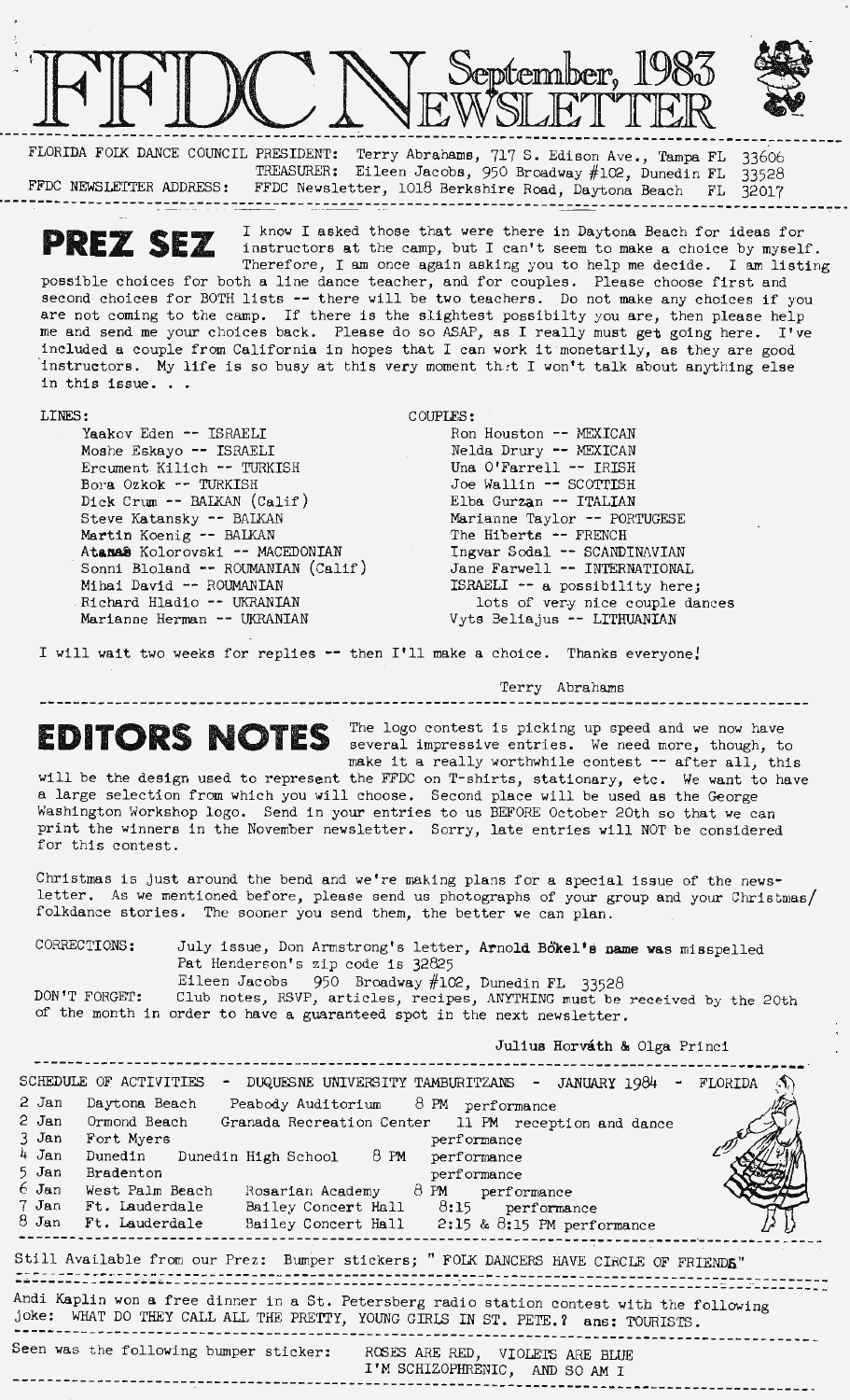## **MOUSE MUSINGS**

On July 20th, we held elections with the following results:

Treasurer -- Dean Jensen

Vice President for Complaints -- David Digby<br>Secretary -- Pat Henderson Public Relations -- Burt Wolfe

Raynette and Katie represented our group in Daytona on July 9th. We hope more people can go next time! Phyllis Kelley left for Canada for a month while the Crosses Just returned from a two week vacation in North Carolina. David Digby is in Oregon for his daughter's wedding. Karen Green is in San Francisco visiting. Raynette is taking her vacation but staying in the area to visit local attractions. Bobby and I keep busy with our two little ones, now 10 months and 28 months old while we try to keep our sanity. In addition to my full-time librarian's job at Valencia, I will be teaching a dance aerobics class. A note on our organization: Our officers are listed above. The President is in charge of the dance program on Wednesday nights and conducts our meetings. The Vice President is in charge of complaints. As soon as the performance group meets, we will decide on **a** director for it. We have one tresury for both the performance and Wednesday night groups. Pat Henderson

--------------------------------------------------------------------------------------------- TA.\1:PA TRIVIA

Nearly 50 people came to our August 5th dance party and we all had a great time. However, much to our surprise there were few neweomers among the attendees, in spite of the **good**  publicity. Most were our "sometime" folk dancers who turned up en masse for the occasion. Refreshments were provided by a few of our culinary experts, with John Ellis starring in that category with his exquisite "Bienenstich" which our Germans recognized immediately and raved over. Another party is upcoming -- watch this space for an announcement. Those of you who danced in mid-Florida from '72 to '75 may remember ex-Chicagoan Ron Isaaksen who brought us several Norwegian dances from back home, and then moved away to Gainesville, married his Belgian girlfriend, and "dissappeared." Well, Ron turned up in Tampa the other day for a brief visit and filled in the missing details. He and Marie now live in Washington DC (actually Silver Spring MD. if you're a stickler), and Ron is on his own as a specialist in restaurant design. They have 2 small sons, a house with a huge yard, and life is good.

Marilyn Rath, former FFDC Newsletter Editor then based in Miami, has been living in Yugoslavia for the better part of a year and living it. She reports seeing and recognizing dances that had been taught by Bora and others. actually doing this -- living over there on "sacred soil"! Even the food is great, and she hasn't eaten anything frozen or canned in months! lots of troupes at festivals Can you imagine one of "us"

It used to be we had a high incidence (relatively) of math experts of one sort or another in out FD groups. Now in Tampa we seem to be running to lawyers. Is this a local phenomenon, do you think, or the wave of the future???

Judith

----------------------------------------------------- -------------------------------------- ORMOND ODDS AND ENDS

SPRING WORKSHOP: Keep May  $4,5$ , and 6 free!! We're holding a workshop in Russian dances with Alexandru David! We'll let you know the details as soon as pos ible. So brush up on your prysiadkas and plan on a fun weekend!

Sandor Sallai of the DALIBAB FOLK DANCE ENSEMBLE (Debrecen, Hungary) visited us briefly; arriving just in time for our regular Wednesday meeting. He is planning to bring a part of **mis** group to America this spring for performances and workshops (all levels). Their second record (all folk dance music) should be ready for their visit -- more information later. Summer must be the season for weddings because we just had another one. Lina Amin, the girl who entertained us so well at the Spring Fling with her Indian dances, surprised us all and got married. Congratulations and best wishes from all of us! Maybe we haven't lost a dancer, we've gained a couple??

Our club was fortunate to have a three page spread in a county-wide newspaper this month with many pictures. We hope this invitation will help build interest in our hobby. OBIFD

--------------------------------- . . -------------------~ ---- ----------------------------- <sup>~</sup>TALLAHASSEE

Tallahassee Folkdancers have been on vacation all over this fair country. Some in California, New York, Texas, some in New Jersey and North Carolina. While visiting the sumptuous Biltmore Hotel in North Carolina, Patti and Alan MacDonald ran into an old folkdancer, Jaekie Kracker, who sends her regards to all who remember her. Hi, Jackie! The Big News in the Big Bend is the wedding of long time folkdancer, Pat Bridgham, to Ed Pierattee. The Festivities will be on October 1st at 2PM at the First Presbyterian Church. Everyone is invited to come. Remember, if you want to reserve some floor space or a patch of grass for sleeping bags, be sure and call ahead. Congratulations! A reminder about the Birmingham Toejam. This is really a fun event. It's **ihe weekend** of September 9 through 11 and it costs \$15 if you send it in before September 2nd. After, it costs \$18. Send your money to Cathy Caldwell, 3809 12 Court South, #A-2, Birmingham, Alabama, 35222. There are rumors that Kay Harper is headed back this way, but, alas, no one has seen her yet. And, Juan's whereabouts still remain a mystery to all of us. A word! A sign! Dear Juan, even if you send us a stamp, we will take heart! Siri Nadler

Yusi Yanich sent us a list of his dance classes in the Miami area which will be printed in our next directory. You can call him at  $(305)$  685-1783 for details...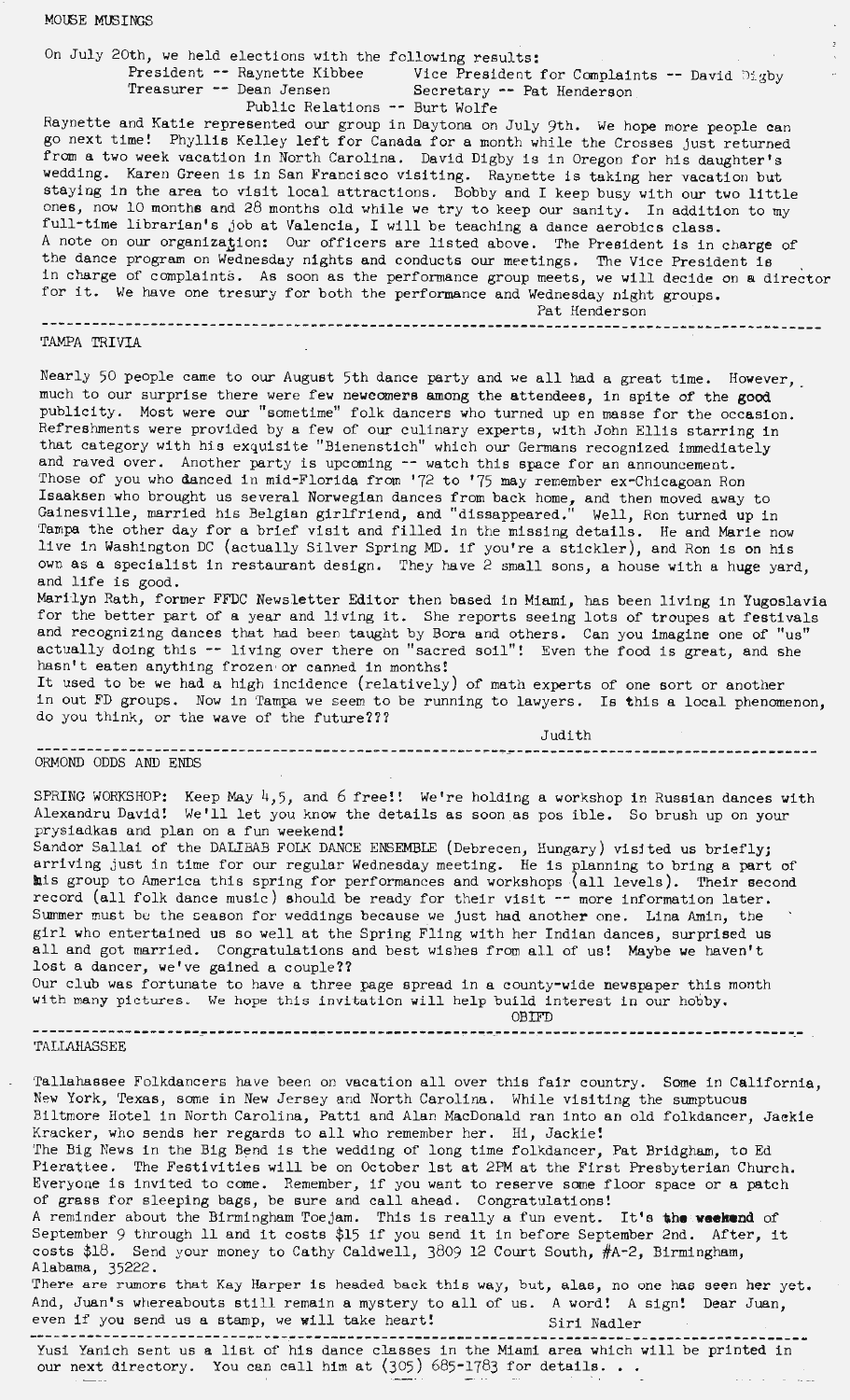Greetings from the Nantahala Outdoor Center in the beautiful mountains of North Carolina. I started working here in April when the nights still got quite cold. I sleep in what is basically a screened porch so nights were a lot colder than wnat I was used to in central Florida. My first job was working in the motel and cabins and then I moved to my present job on the telephone switchboard. I enjoy it a lot.

This summer there are fellows hene from India and Nepal. They played some of their folk music and danced a bit for me.

Over the summer I enjoyed visits from a number of friends from home. Art and Maude Kiefer, joined by my mother, were given a raft ride down the river by my Indian friend. I **saw** Bob Weinstein's name on one of our forms as being a rafter. Unfortunately, I missed seeing him and Diane. I was sorry they didn't look me up.

My former roommate Jody Gomez Pomeroy and her new husband Dennis were here on the fourth day of their honeymoon. We went down the river with another guide-- I had a nice little swim at the end of the trip when I fell out of the raft. I think Jody and swim at the end of the trip when I fell out of the raft. I think Jody and Dennis didn't expect to make it to day 5 of their marriage. We had fun, though.

As of now I have a job through October working again in the motel and through the winter if business stays steady. If not, I have hopes of perhaps visiting India for a month  $-$  I'm psyched.

I did a lot of folk dancing when I first got here, but have been busy doing other things the last couple of weeks. I have danced with an excellent dancer from the center where <sup>I</sup> work. He did contra, English and square dancing before I got here, then I introduced the polka to him. He's wonderful and he learns extremely fast.

I've gone on two bike trips since being here. One was a five day trip which turned into a 3 day trip for me because I had an accident on my bike and hurt myself pretty badly. The other was for center employees. The accessability to the local people while bike touring adds to the enjoyment of the sport.

Hope all is well. I do miss all of you. One of these weekends I might show up at some workshop. I'm hoping to see Jean Carnall since she is so close now in Atlanta.



Kathy Dudek

India The Sari

SARI: Finest silk or light cotton, with a border woven or printed along the edge and on the ends. The border is wider and more elaborate on the end that drapes over one shoulder. Often the sari was woven with gold wire threads and was sold by weight. Sari fabric is woven in 6-yard lengths, the borders being part of the design. A six-gored, long flared half-slip, in a matching color, is worn *under>neath.* 

*BODICE: Short sleeves, low neckline front and back bare*  midriff. Not good taste to be sleeveless. It is very *t:ght f1.-tting and darts are placed where needed. No*  zippers are used. Fabric of matching or corresponding color.

> *DRAPING A SARI: One end of the material is tucked*  into the waistband of the slip slightly to the *nght of center front. Drco..J the rest of' the material around back, counterclockwise. When it* has been drawn once around the waist, pleats are formed by making at least six uniform folds (See *~ketch #1). These must be kept f'lat, held steady*  in the left hand and tucked into the waist band of the slip with the right. The remaining mat*erial (there should be about two yards left) is*  drawn around the back under the right arm, then *up over the left shoulder in front (Sketch* #2).





 $\overline{\mathbf{z}}$ 

From 1972 Folk Dance Calendar of Costumes -- FOLK DANCE FEDERATION OF CALIFORNIA

**SILE ROOM OF STATE**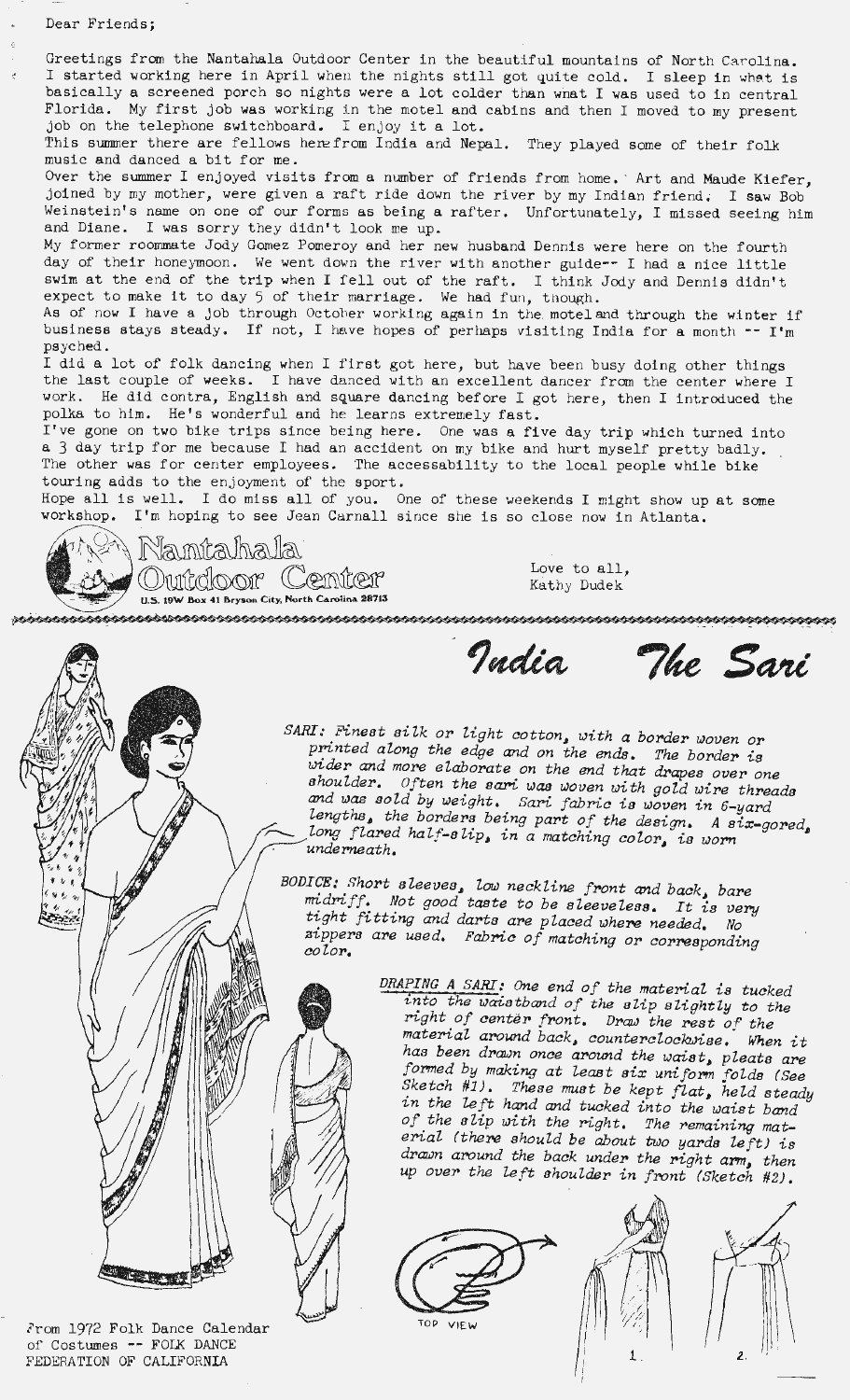## EGYPT, ISRAEL, & GREECE - A FOLK DANCER'S ADVENTURES

The trip for us was very satisfying  $\sim$  jetting back in time  $\sim$  seeing and living historic times to the present In each country there were ruins that pre-dated Christ by 2000 years or more. Everywhere the people were friendly and open to discuss their life experiences. In each country there was folk music on the radio, TV, in tavernas, and tour busses from morning to night. The people there listen to "folk music" as we listen to our favorite radio station.

**EGYPT was** fantastic! We spent time in Cairo, Luxor and Aswan and traveled mostly by train. This is a country you must see soon as it is changing radically. Compulsory education is quickly closing the 2000 year "generation gap" between adults and their children. The old folks still ride donkeys and camels while their kids ride bikes.

CAIRO is a city unlike any other. It is so crowded some people even live in the cemetaries. The streets are filled with donkey carts, motor scooters, small cars and a few camels. Everybody honks and ignores traffic signals. The Egyptians wear arab attire and many of the men are incrediably handsome! The museums have treasures beyond mind's comprehengion. You can go into the pyramids, ride camels, see mosques, and eat Turkish food. There is oriental music and dancing at many nite spots. Although our hotel had live music and dancing every night, the dancing were done by entertainers. Whenever I sought information on "folk dancing" I didn't get anywhere-literally. I didn't get anywhere-literally.

LUXON is right on the Nile. Transportation is mostly horse & buggy. West of the Nile is the Valley of the Kings & Queens. Because pyramids were being robbed, later pliaroas began building their tombs away from the cities-many of them here. Tutankhamun's and Hatshepsut's tombs **are** here. Since it rains only once in 2000 years, the tombs are very well preserved. ASWAN is far south of **Ctiro** and here one really knows that Egypt is in Africa. There are flowers everywhere, the Nile, islands, archedogical digs, and an Aga Khan museum. At night the clubs play nubian (African) music which floats up to your balcony and fills the air. On the way back to Cairo, we saw how the rural population live. The front walls of their mud brick homes are often painted with drawings of Mecca and the ships and planes that take them there. The women cutting wheat with scythes, men irrigating fields with buckets, their lives very little different than their early ancestors.

ISRAEL. Most of our time was spent in Jerusalem and in Eilat on the Red Sea. JERUSALEM'S "Old City" is a kilometer square area with walls 40 feet high. Here there are bazzars, cafes, churches, mosques, the Wailing wall, the way of the cross, money changers, and four quarters housing Moslems, Christians, Jews, and Armenians. You can sit at a cafe table outside and watch people parade past in dress from the very ancient to contemporary. We stayed in East Jerusalem (Arab) in a former Turkish Harem turned hotel. Everywhere in **Jerusalem** there were soldiers earring guns, barbed wire and posters begging for peace in Hebrew and Arabic. 'We loved the people and the place, and we never felt anything but safe. We climbed the Mount of Olives,and saw 2000 year old olive trees with holes through their trunks, Gethsemane, a Russian church built by Czar Alexander III onion domes and all. Along the way is a Jewish graveyard dating from 2200 BC where Jews from the world come to be burried even today. The Jordanians knocked over all the tomb stones before they left the area. In Jerusalem, one can folk dance every night of the week and the deli's are like out of a child's dream.

EU.AT, on the Red Sea- Here you **wate** some of the best scuba diving in the world. The fish are brilliant, exotic, and friendly. The Grey Eeel will allow itself to be picked up and petted. Topside it is possible to see Israel, Jordan, Egypt, and Saudi Arabia all at the same time. The sea turns red at dusk. Hotels here have folk dancing and teach Israeli dances.

GREECE. We flew to Athens from Tel-Avive on El Al Airlines with Israeli music and breakfast. As far as Greece, it is just enough to be there. To find a taverna at the top of the island, sip ouzo or greek wine and listen to the music. We wish we were back there every day since we have been back. The food in Athens is inexpensive and most delicious. Again it was possible to watch Greek folk dances but not easy to find a place where you can join in for more than a dance or two. On the boat cruises to the islands the larger ships have Greek dancing for everybody far into the morning.

On the islands there are tavernas with live Greek music and dancing where it is possible to join in. One of the highlights for usin Greece was watching a mosaic being uncovered. It probably had not been seen for the past 2000 years. The dig was taking place oh a side street in Athens.

This brief sketch is what exists in these three countries for a tourist to see.

Marian Kersting ---·------------------------- ... . --.----··--. -- ' - . ------------.- ·•-- · ---------------. ------------.-----

end the state of the state of the state of the state of the state of the state of the state of the state of th<br>CSÖROGE (Hungarian Curled Fritters) Combine egg yolks, cream, salt, sugar, rum,

| $\mu$ egg yolks         | 1 tablespoon         |
|-------------------------|----------------------|
| 1 cup all-purpose flour | sour cream           |
| teaspoon sugar          | Pinch of salt        |
| 1 tablespoon rum        | Pinch baking soda    |
| Oil for frying          | Confectioner's sugar |

and baking soda and knead until mixture no longer sticks to the board. Let stand on floured board for twenty minutes. Roll out to  $1/8$  inch thick. Cut into pieces 5 by 3 inches. Make a slit in the center and fold the two diagonally opposite corners to the center and tuck them into the slits. Fry

in hot oil for 1 to 2 minutes, turning them as they become golden. Remove and place on absorbent paper. Sprinkle with confectioner's sugar and serve. Serve warm, with jam. SECRET: When placing in oil, shake vigorously with fork several times. This will help to make them light and fluffy.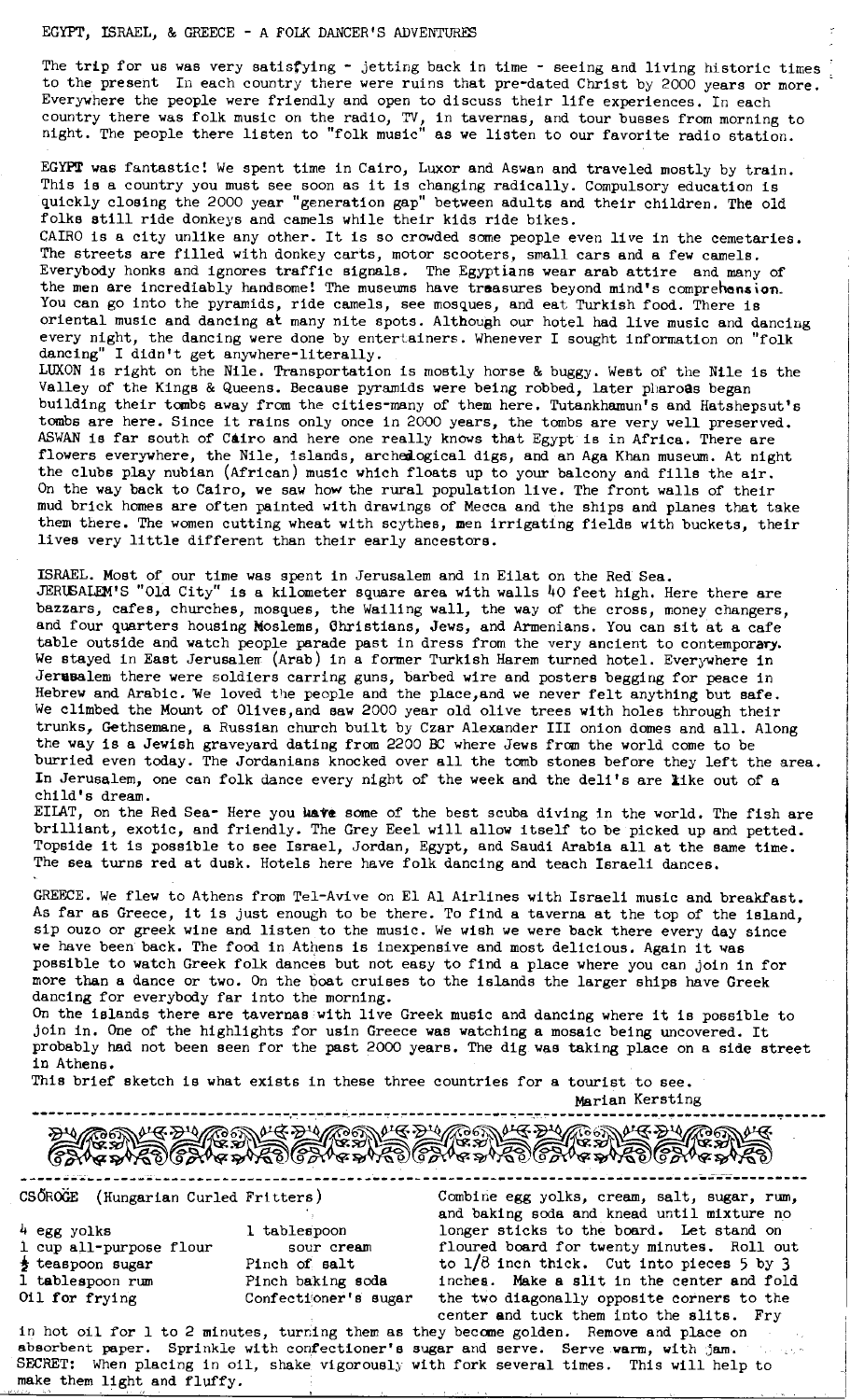YOU KNOW IT'S GOING TO BE A BAD DAY WHEN: by Julius Horvath

 $\label{eq:2} \frac{1}{2}\left(\frac{1}{2}\left(\frac{1}{2}\right)\right)^{2} \left(\frac{1}{2}\right)^{2} \left(\frac{1}{2}\right)^{2}$ 

 $\bar{\gamma}$ 

 $\frac{4}{\sqrt{3}}$ 

 $\frac{1}{4}$ 

 $\mathbb{Z}^2$ 

|                                                                                                                                                                                                                                                           | $0.411$ $0.01$ $0.01$                                                                                                                                                                                                                                                                                                                                                                                                                                                                                                                                                                                                                                |  |  |
|-----------------------------------------------------------------------------------------------------------------------------------------------------------------------------------------------------------------------------------------------------------|------------------------------------------------------------------------------------------------------------------------------------------------------------------------------------------------------------------------------------------------------------------------------------------------------------------------------------------------------------------------------------------------------------------------------------------------------------------------------------------------------------------------------------------------------------------------------------------------------------------------------------------------------|--|--|
| $\mathbf{1}$ .<br>2.<br>3.                                                                                                                                                                                                                                | Both opanki you bought are for the same foot.<br>The route directions you are following are for last year's camp site.<br>You stop by a garage sale just as someone is walking away with a complete polish                                                                                                                                                                                                                                                                                                                                                                                                                                           |  |  |
| 4.                                                                                                                                                                                                                                                        | costume for $$1.$<br>You are stumbling toward your bed after a fantastically wild dance party when you hear                                                                                                                                                                                                                                                                                                                                                                                                                                                                                                                                          |  |  |
| 5.                                                                                                                                                                                                                                                        | the breakfast bell ring.<br>The instructor you drove 100 miles to dance with is off on a teaching tour this week.                                                                                                                                                                                                                                                                                                                                                                                                                                                                                                                                    |  |  |
| 6.                                                                                                                                                                                                                                                        | You see a "60 Minutes" news team waiting at your camp site.                                                                                                                                                                                                                                                                                                                                                                                                                                                                                                                                                                                          |  |  |
| 7.                                                                                                                                                                                                                                                        | At camp, the two teachers you wish to study under are scheduled to teach at the same<br>time.                                                                                                                                                                                                                                                                                                                                                                                                                                                                                                                                                        |  |  |
| 8.<br>9.<br>10.                                                                                                                                                                                                                                           | Your partner can't attend class and all the dances are for couples.<br>Your partner is feeling affectionate and all the dances are wild balkan kolos.<br>Driving back from a weekend camp, you find the police directing all traffic away from                                                                                                                                                                                                                                                                                                                                                                                                       |  |  |
|                                                                                                                                                                                                                                                           | the city.                                                                                                                                                                                                                                                                                                                                                                                                                                                                                                                                                                                                                                            |  |  |
| 11.                                                                                                                                                                                                                                                       | Your favorite hambo partner got engaged yesterday.<br>不是想的 网络新教育科<br>12.<br>No one at camp has ever heard of your favorite dances.                                                                                                                                                                                                                                                                                                                                                                                                                                                                                                                   |  |  |
| 13.                                                                                                                                                                                                                                                       | You forgot your kolo belt and two heavy hot-shots are strongly pulling on your light<br>cotton sun dress.                                                                                                                                                                                                                                                                                                                                                                                                                                                                                                                                            |  |  |
| 14.<br>15.                                                                                                                                                                                                                                                | The performance dance you renearsed the hardest was inadvertantly left off the program.<br>The band you hired to play at your kolo party arrives in scottish kilts and carrying<br>bagpipes.                                                                                                                                                                                                                                                                                                                                                                                                                                                         |  |  |
| 16.                                                                                                                                                                                                                                                       | The invitations to tomorrow's special dance party you mailed last week are all returned<br>on a postal rule technicality.                                                                                                                                                                                                                                                                                                                                                                                                                                                                                                                            |  |  |
| 17.                                                                                                                                                                                                                                                       | You are getting your prysiadkas right when you hear a loud RI-I-IPP.<br>18. It's starting time at your regular dance night and only you and the janitor are there.                                                                                                                                                                                                                                                                                                                                                                                                                                                                                   |  |  |
| 19.<br>20.                                                                                                                                                                                                                                                | Your church's ladies circle BEG you to show them the native dances of the Asmat and<br>Sawi tribes of Indonesia.<br>For evening supper they are roasting two lambs over an open fire and you just became                                                                                                                                                                                                                                                                                                                                                                                                                                             |  |  |
|                                                                                                                                                                                                                                                           | a vegetarian.                                                                                                                                                                                                                                                                                                                                                                                                                                                                                                                                                                                                                                        |  |  |
| 21.<br>22.                                                                                                                                                                                                                                                | Your boss asks you to work overtime on the big folk dance weekend.<br>You notice a wisp of smoke coming from under your turntable while setting up for a                                                                                                                                                                                                                                                                                                                                                                                                                                                                                             |  |  |
|                                                                                                                                                                                                                                                           | big festival.<br>23. You arrive at a sunny picnic, someone request Mayim, and now it's raining hard.                                                                                                                                                                                                                                                                                                                                                                                                                                                                                                                                                 |  |  |
| 24.                                                                                                                                                                                                                                                       | You are to perform a polish suite when you see a large professional polish dance<br>company in the audience.                                                                                                                                                                                                                                                                                                                                                                                                                                                                                                                                         |  |  |
|                                                                                                                                                                                                                                                           |                                                                                                                                                                                                                                                                                                                                                                                                                                                                                                                                                                                                                                                      |  |  |
|                                                                                                                                                                                                                                                           | Ask RSVP any question you might have on dance descriptions, words, styling, '<br><b>RSVP</b><br>music, costumes, etc. We will do our best to print an authorative answer for<br>youAsk RSVP(All you wanted to know about FD but didn't know who to ask!)                                                                                                                                                                                                                                                                                                                                                                                             |  |  |
| Dear RSVP:                                                                                                                                                                                                                                                | LP<br>I would like the words to Hashual.                                                                                                                                                                                                                                                                                                                                                                                                                                                                                                                                                                                                             |  |  |
|                                                                                                                                                                                                                                                           |                                                                                                                                                                                                                                                                                                                                                                                                                                                                                                                                                                                                                                                      |  |  |
| Here are the words to Hashual, taken from the MIT Folk Dance Club Song Book:<br>Dear LP:                                                                                                                                                                  |                                                                                                                                                                                                                                                                                                                                                                                                                                                                                                                                                                                                                                                      |  |  |
| HASHUAL                                                                                                                                                                                                                                                   | /Hashual haba miderech El, el, el karmi karav balat /                                                                                                                                                                                                                                                                                                                                                                                                                                                                                                                                                                                                |  |  |
|                                                                                                                                                                                                                                                           | Eshkol gadol viy'feh mareh Ganov ganav be'ein ro'eh/<br>$/V$ 'im shlalo nimelat/                                                                                                                                                                                                                                                                                                                                                                                                                                                                                                                                                                     |  |  |
|                                                                                                                                                                                                                                                           |                                                                                                                                                                                                                                                                                                                                                                                                                                                                                                                                                                                                                                                      |  |  |
| Dear RSVP: Some members of the Orlando group are looking for dance instructions to any<br>Yves Moreau dances which were not taught at the camp in February. Pat Henderson                                                                                 |                                                                                                                                                                                                                                                                                                                                                                                                                                                                                                                                                                                                                                                      |  |  |
| We have several syllabus' from various camps plus a book of dance instructions<br>Dear Pat:<br>published by him -- much too much material to be printed here. (Two samples<br>appear on last page.) To obtain copies of this material, please see Julius. |                                                                                                                                                                                                                                                                                                                                                                                                                                                                                                                                                                                                                                                      |  |  |
| Dear RSVP:                                                                                                                                                                                                                                                | What is a scone? Anonymous                                                                                                                                                                                                                                                                                                                                                                                                                                                                                                                                                                                                                           |  |  |
|                                                                                                                                                                                                                                                           |                                                                                                                                                                                                                                                                                                                                                                                                                                                                                                                                                                                                                                                      |  |  |
|                                                                                                                                                                                                                                                           | Dear Anon.:<br>Scones are the hot breads of Scotland. It is pronounced in the soft Scottish<br>accent sounding like "scaun." The name originally came from a parish in<br>Perthshire which was the site of the historic abbey and palace where the kings<br>of Scotland were crowned on the "Stone of Destiny" or "Scone" which is now under<br>the Coronation Throne in Westminster Abbey. Tradition has it that this stone<br>was Jacob's Pillow. The name is the only thing that is like a stone, however,<br>for scones are as light as a feather and "don't stay around long enough to gather<br>$n$ oss!"<br>-adapted from notes by A.U. Smith |  |  |
| TEA SCONES                                                                                                                                                                                                                                                | Sift dry ingrdients together. Blend in short-                                                                                                                                                                                                                                                                                                                                                                                                                                                                                                                                                                                                        |  |  |
| <del>j</del> cup sugar                                                                                                                                                                                                                                    | ening until mixture resembles fine bread crumbs.<br>2 cups unsifted flour<br>$\frac{1}{2}$ cup shortening<br>Add remaining ingredients. Mix with fork, divide<br>ち cup raisins or<br>into 2 parts, turn each part on floured board.<br>2 tsps. cream of tartar<br>dried currants<br>Do not handle. Flatten to about $\frac{1}{2}$ inch or more<br>1 tsp. baking soda<br>2 eggs, slightly<br>thick. Cut into triangles, put on greased                                                                                                                                                                                                                |  |  |

 $\frac{3}{4}$  tsps. salt  $\frac{1}{4}$  cup milk beaten

thick. Cut into triangles, put on greased floured cookie sheet. **Bake** for 15 minutes or until golden in 400 F oven. Serve warm.  $(16)$